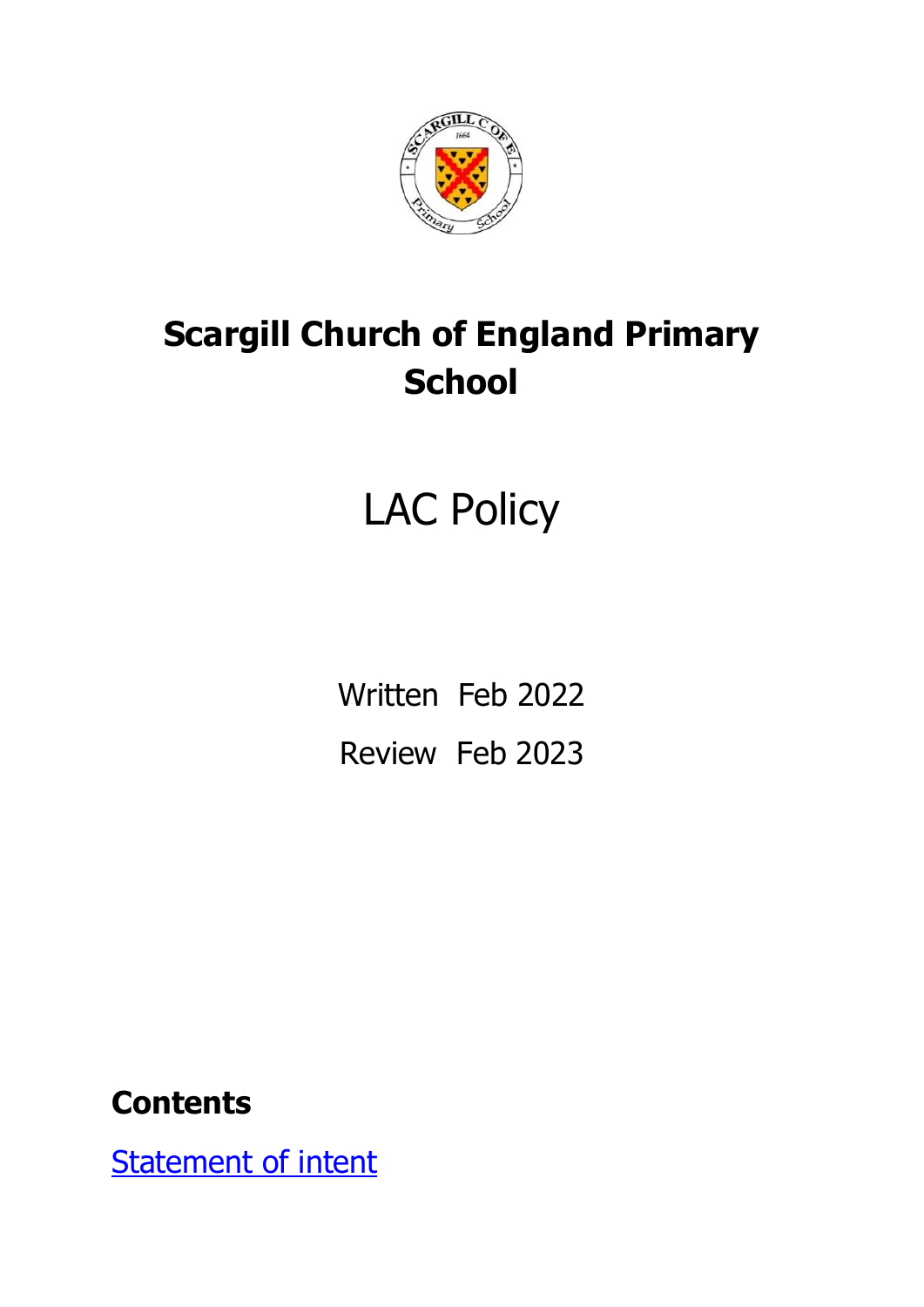- 1. [Legal framework](#page-4-0)
- 2. [Definitions](#page-5-0)
- 3. [Roles and responsibilities](#page-6-0)
- 4. [Personal education plan \(PEP\)](#page-14-0)
- 5. [Working with agencies and the Virtual School](#page-16-0)  [Head \(VSH\)](#page-16-0)
- 6. [Training](#page-18-0)
- 7. [Safeguarding](#page-19-0)
- 8. [Pupil mental health](#page-20-0)
- 9. [Exclusions](#page-22-0)
- 10. [Pupils with SEND](#page-23-0)
- 11. [Information sharing](#page-24-0)
- 12. [Monitoring and review](#page-25-0)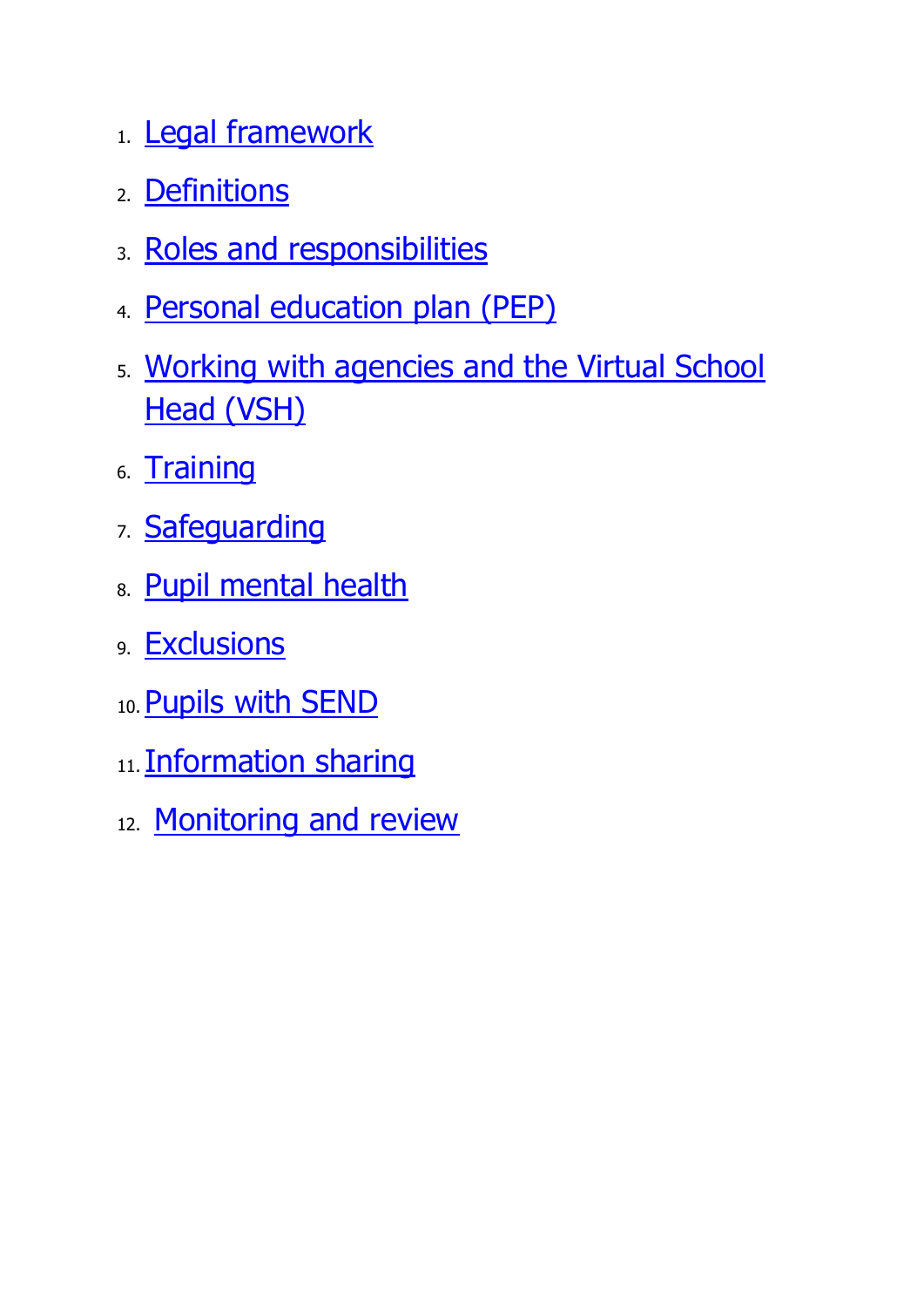#### <span id="page-2-0"></span>**Statement of intent**

Educational achievement and subsequent life chances for LAC and previously-LAC are of real concern. Pupils who are looked after often require additional support and attention in order to improve their situation.

Scargill Primary School endeavours to provide positive experiences and offer stability, safety, and individual care and attention for all our pupils. With this in mind, we aim to:

- Encourage pupils to reach their potential and to make good progress in relation to their professional, social and emotional development.
- Ensure that pupils enjoy high quality teaching and a curriculum which meets their needs and the requirements of legislation.
- Plan support for LAC realistically and use the school's resources efficiently to ensure the school meets their needs.
- Promote a positive culture in all aspects of school life.
- Help pupils develop their cultural, moral and social understanding.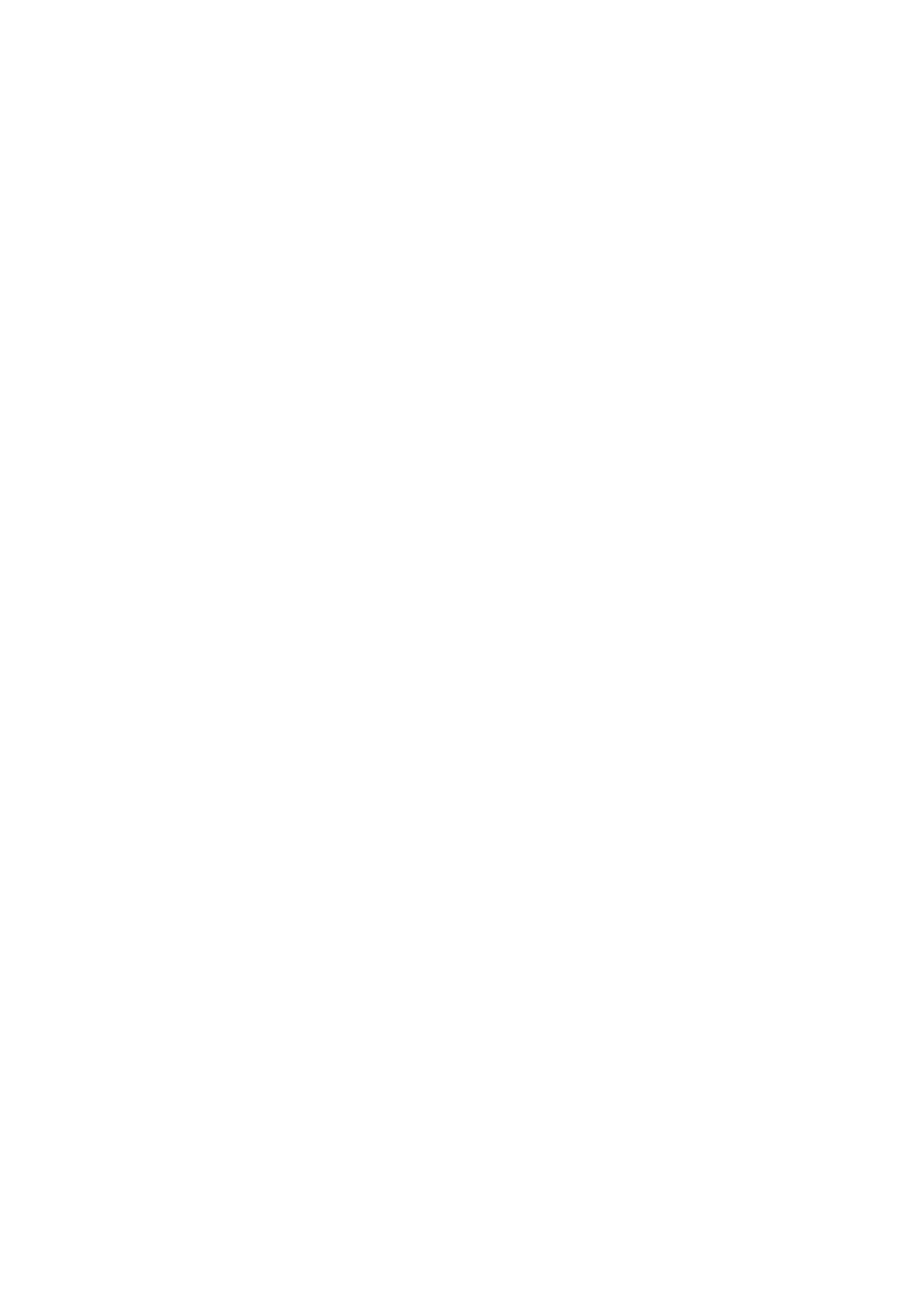#### <span id="page-4-0"></span>**1. Legal framework**

This policy has due regard to all relevant legislation and statutory guidance including, but not limited to, the following:

- Children Act 1989
- The Care Planning, Placement and Case Review (England) Regulations 2010
- Children (Leaving Care) Act 2000
- Children and Young Persons Act 2008
- Children and Families Act 2014
- Children and Social Work Act 2017
- DfE (2018) 'Promoting the education of lookedafter children and previously looked-after children'
- DfE (2018) 'The designated teacher for lookedafter and previously looked-after children'
- DfE (2021) 'Exclusions from maintained schools, academies and pupil referral units in England'
- DfE (2021) 'Keeping children safe in education 2021'
- DfE (2018) 'Working Together to Safeguard Children'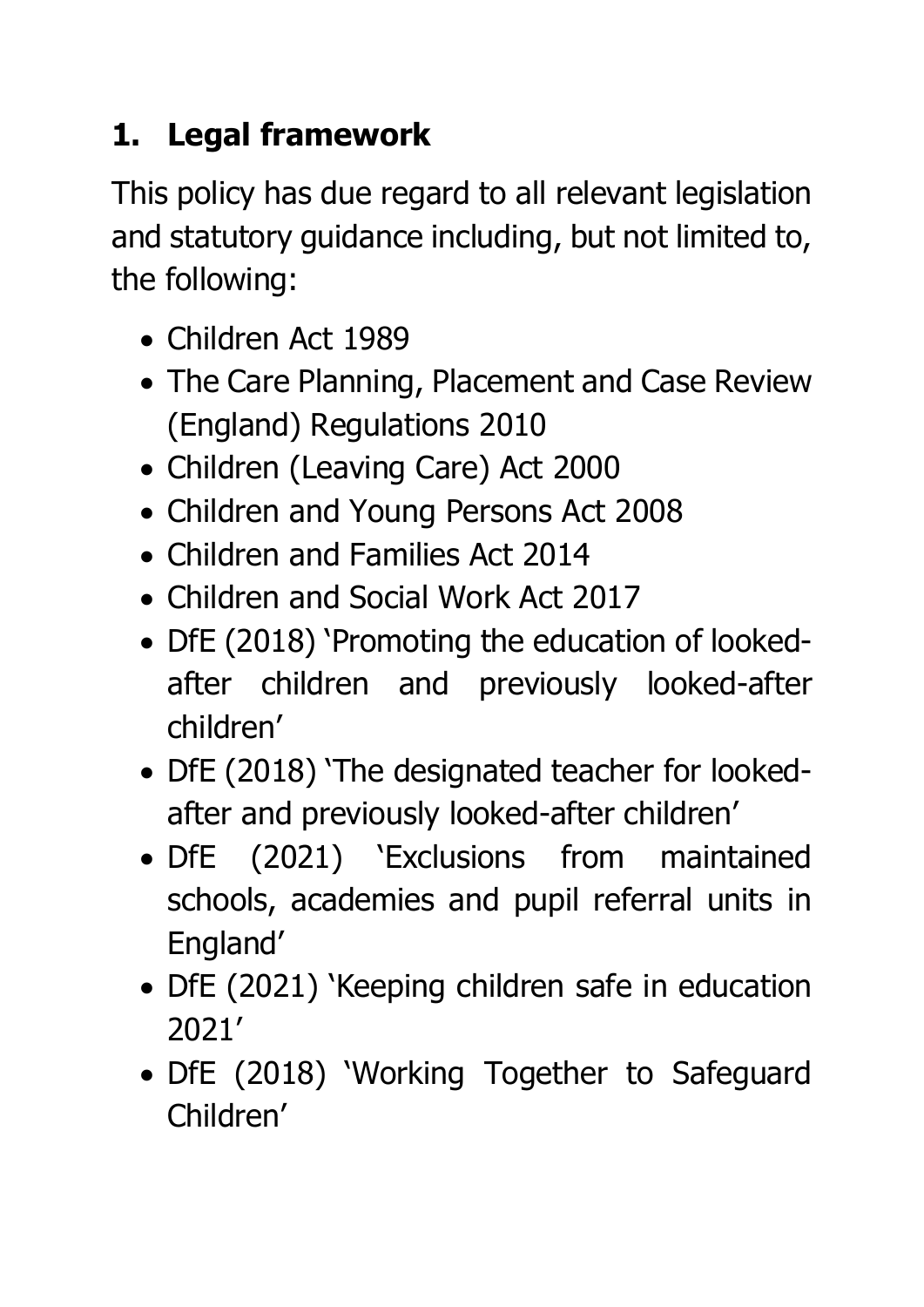This policy operates in conjunction with the following school policies and documents:

- Admissions Policy
- One-to-one Tuition Policy
- Behaviour Policy
- Home School Agreement
- Anti-bullying Policy
- Pupil Equality, Equity, Diversity and Inclusion **Policy**
- Child Protection and Safeguarding Policy
- Special Education Needs and Disabilities (SEND) Policy

#### <span id="page-5-0"></span>**2. Definitions**

#### **"Looked-after children (LAC)"** are defined as:

- Children or young people who are the subject of a Care Order or Interim Care Order under the Children Act 1989.
- Children who are placed in foster care, children's residential homes, with relatives or friends, in semi-independent or supported independent accommodation.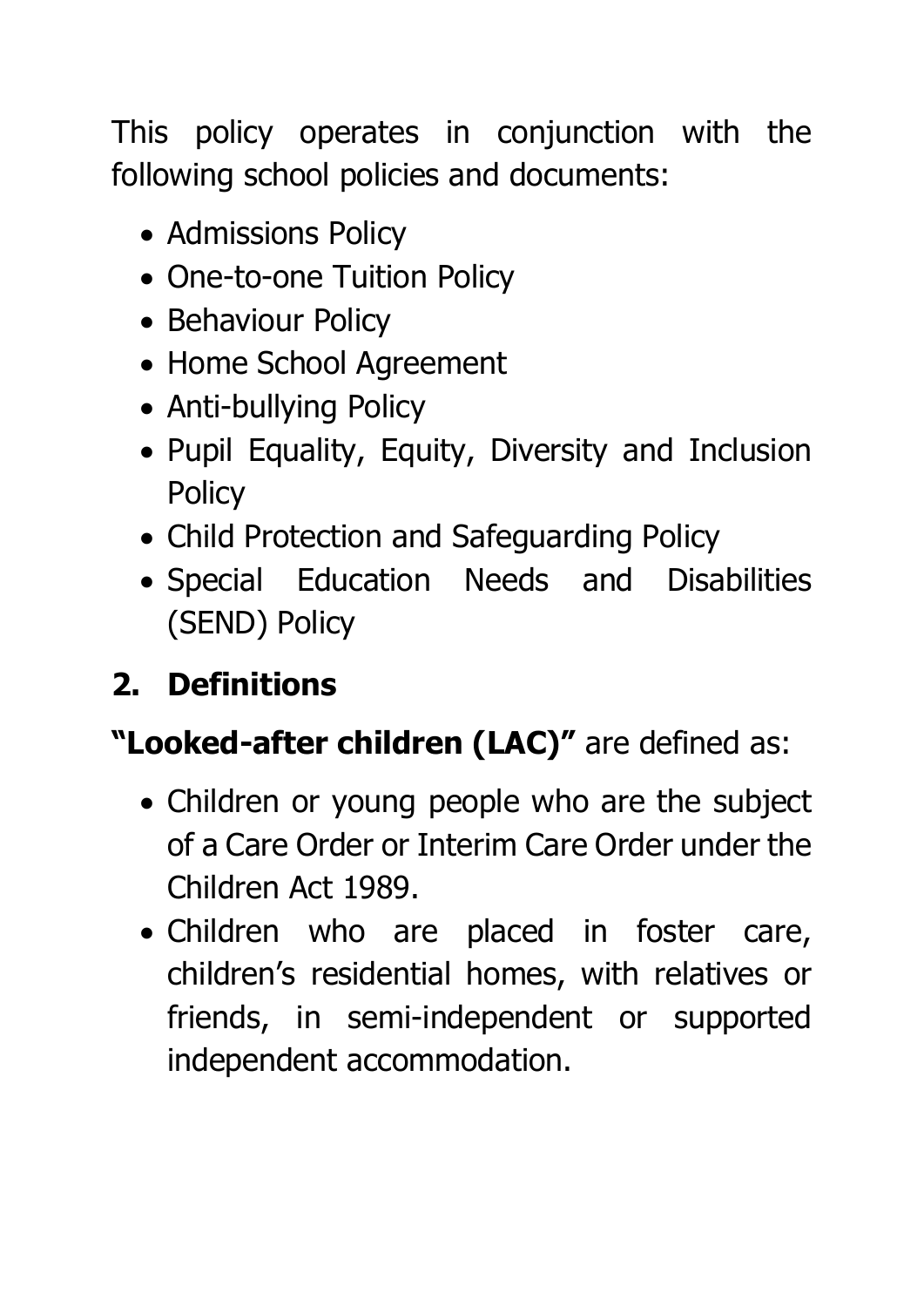- Children subject to a Care or Interim Care Order whilst placed with a parent, where the LA has parental responsibility.
- Children who are not subject to an order, but are accommodated by the LA under an agreement with their parents.

### **"Previously-LAC (PLAC)"** are defined as:

- Children who are no longer looked after by an LA in England and Wales because they have either been adopted or are the subject of an adoption, special guardianship or child arrangements order.
- Children who were adopted outside England and Wales from 'state care' (care that is provided by a public authority, religious organisation, or other organisation whose main purpose is to benefit society).

#### <span id="page-6-0"></span>**3. Roles and responsibilities**

The governing board is responsible for:

• Ensuring the school has a coherent policy for LAC and PLAC.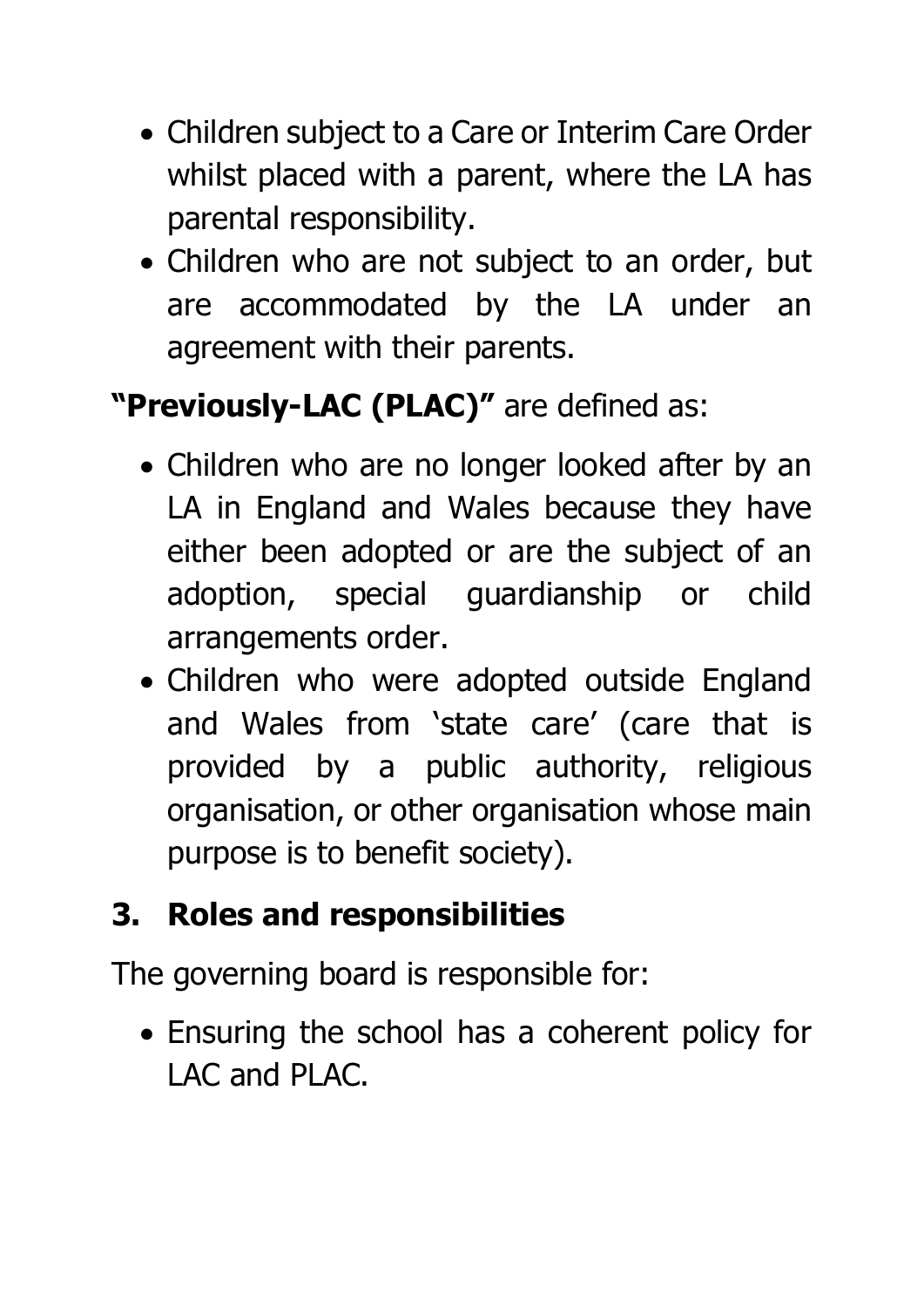- Reviewing the school's policies and procedures in conjunction with legislation and statutory guidance.
- Ensuring the designated teacher for LAC and PLAC has received the appropriate training.
- Ensuring that appropriate staff have the information they need in relation to each looked after child's:
	- Legal status (i.e. whether they are looked after under voluntary arrangements with consent of parents or on an interim or full care order) and contact arrangements with birth parents or those with parental responsibility.
	- Care arrangements and the levels of authority delegated to the carer by the LA.
- Ensuring that staff have the skills, knowledge and understanding to keep LAC and PLAC safe.
- Ensuring that there are clear systems and processes in place for identifying and reporting possible safeguarding or mental health concerns amongst LAC and PLAC.
- Ensuring LAC and PLAC have equal access to all areas of the curriculum and that reasonable adjustments are made, if necessary.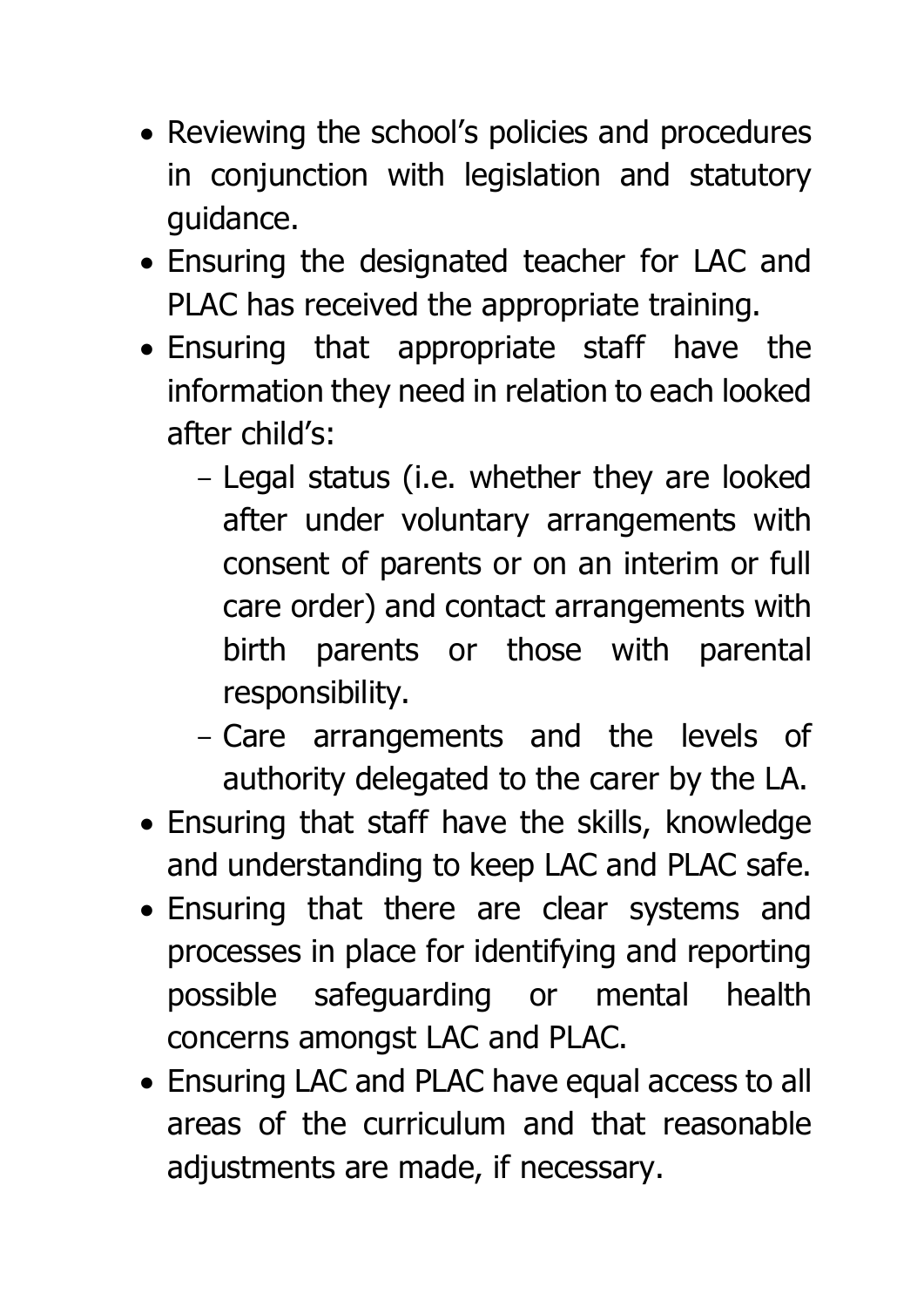- Reviewing the **annual** report produced by the designated teacher to evaluate the progress of LAC in the school.
- Ensuring they receive feedback from the Head of School regarding the effectiveness of the policy on an **annual** basis.

The virtual school head (VSH) is responsible for:

- Monitoring the attendance and educational progress of the children their authority looks after; this includes children who have left care through adoption, special guardianship or child arrangement orders, or who were adopted from state care outside of England and Wales.
- Ensuring that arrangements are in place to improve the education and outcomes of the authority's LAC, including those placed out-ofauthority.
- Building relationships with health, education and social care partners, as well as other partners, so they and the designated teachers understand the support available to LAC and PLAC.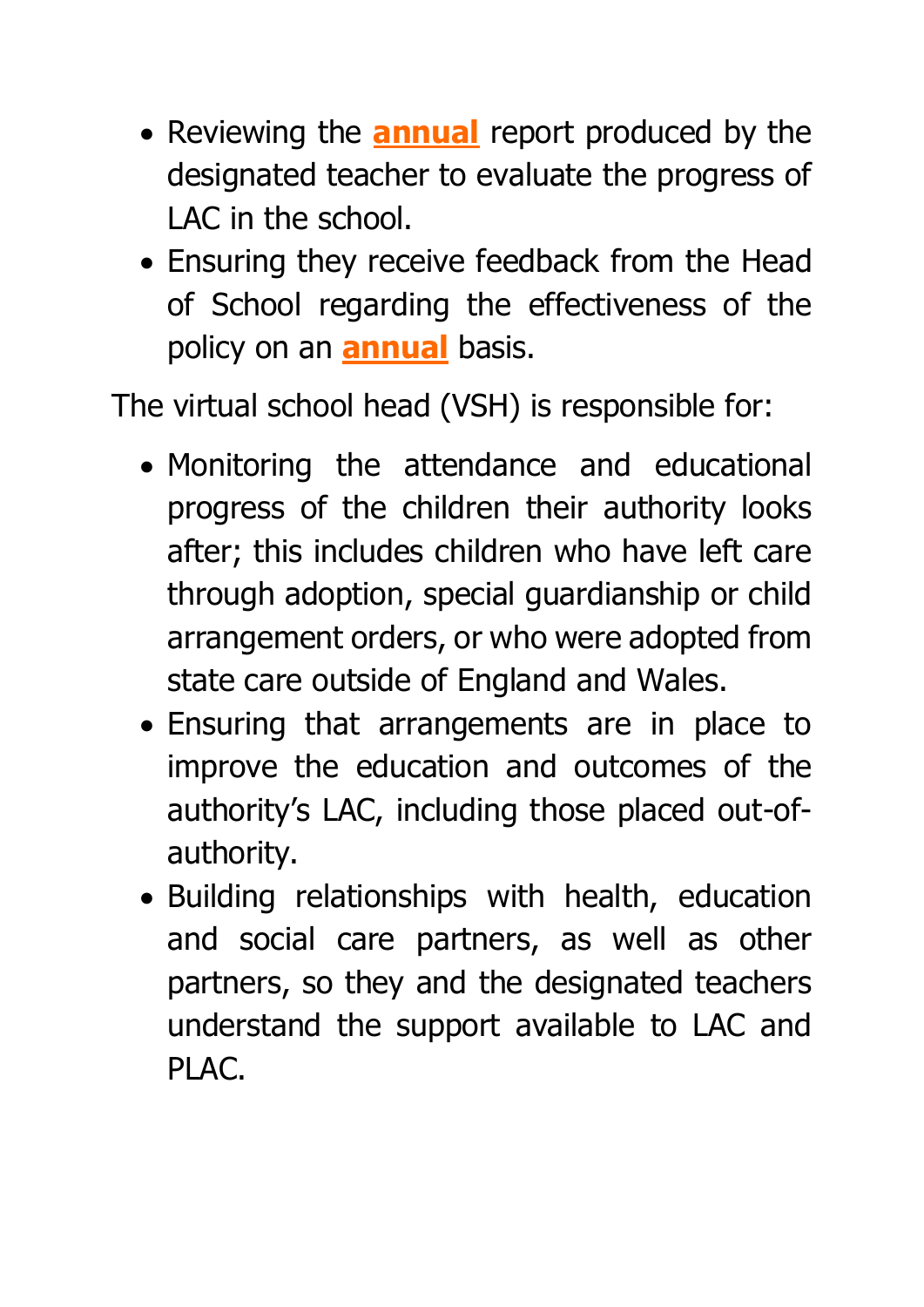- Working with the school to ensure all LAC in attendance are fully supported in reaching their full potential.
- Acting as the educational advocate for LAC.
- Acting as a source of advice and information to help parents of PLAC as effectively as possible.
- Managing the school's allocation of pupil premium plus (PP+) for LAC.
- Ensuring there are effective systems in place to:
	- Maintain an up-to-date roll of the LAC who are in school settings, and gather information about their educational placement, attendance and progress.
	- Inform the Head of School and designated teacher if they have a pupil on roll who is looked after by the LA.
	- Ensure social workers, schools, designated teachers, careers and independent reviewing officers understand their role and responsibilities regarding a pupil's PEP.
	- Ensure that up-to-date and effective PEPs that focus on educational outcomes are maintained for all LAC.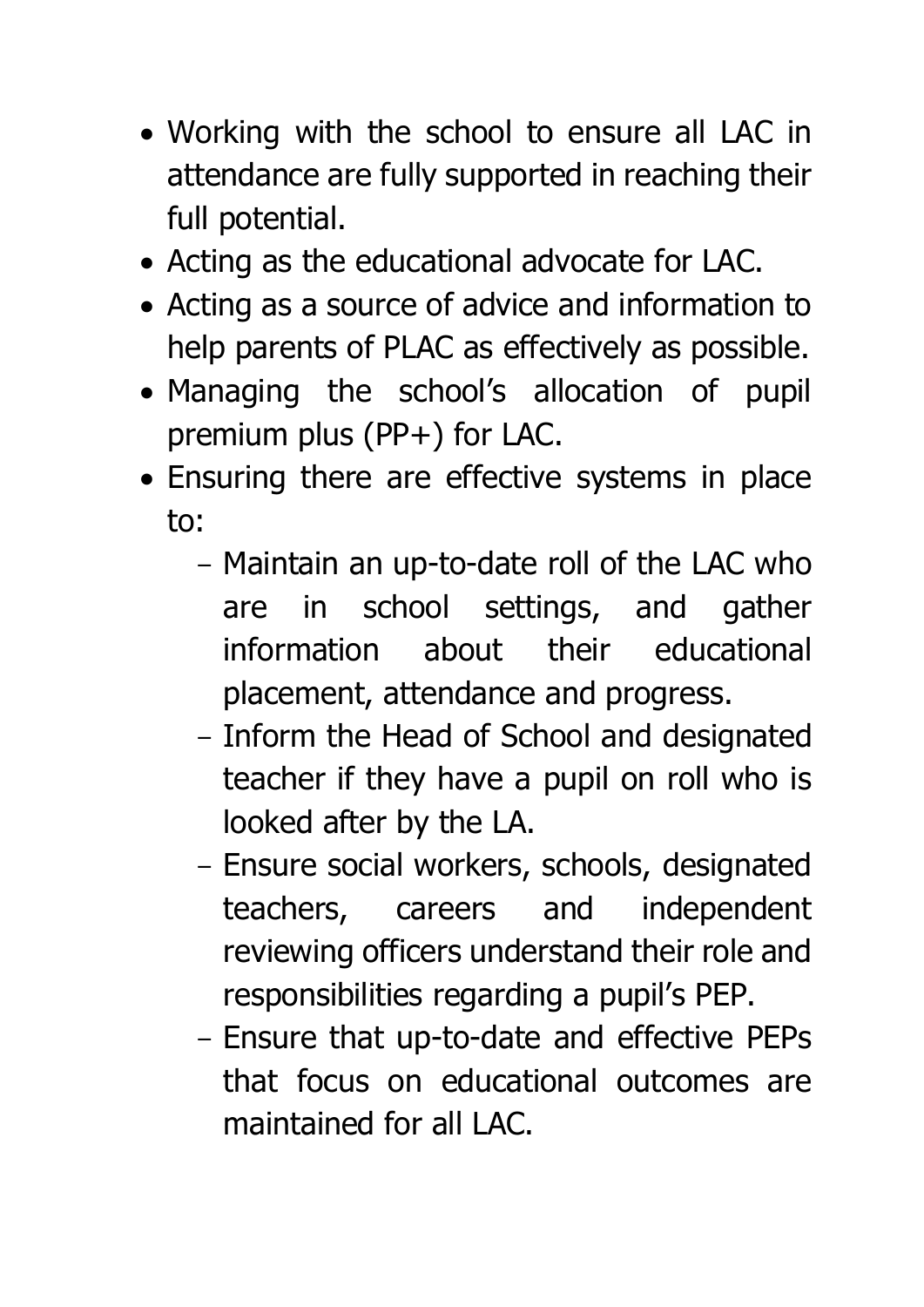- Avoid delays in providing suitable educational provision.
- Ensure the education achievement of LAC is seen as a priority by everyone who has responsibilities for promoting their welfare.
- Report regularly on the attainment, progress and school attendance of LAC through the authority's corporate parenting structures.

The Head of School is responsible for:

- Appointing the designated teacher for LAC and PLAC.
- Allowing the designated teacher the time and facilities to succeed in carrying out their duties.
- Overseeing this policy and monitoring its implementation, feeding back to the governing board **annually** on the following:
	- The number of LAC and PLAC in the school
	- An analysis of assessment scores as a cohort, compared to other pupil groups
	- The attendance of LAC and PLAC, compared to other pupil groups
	- The level of fixed term and permanent exclusions, compared to other pupil groups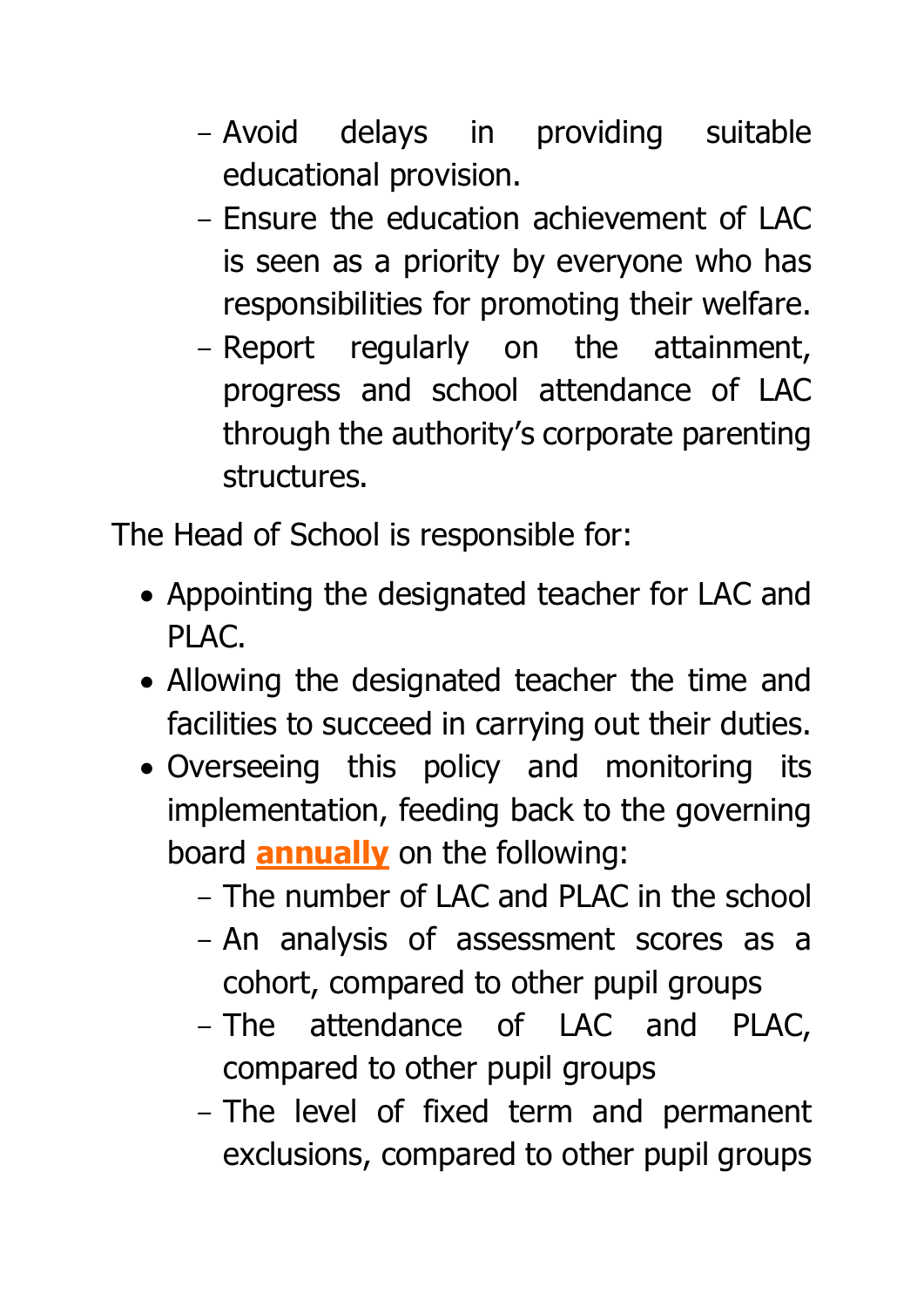- Ensuring all members of staff are aware that supporting LAC is a key priority.
- Ensuring PP+ for PLAC is managed effectively.
- Promoting the advantages of actively challenging negative stereotypes of LAC.

The designated teacher for LAC and PLAC is responsible for:

- Building relationships with health, education and social care partners and other partners so that they and the VSH understand the support available to LAC and PLAC.
- Promoting the educational achievement of LAC and PLAC at the school; this includes those that left care through adoption, special guardianship or child arrangement orders or were adopted from state care outside England and Wales.
- Acting as the main contact for social services and the DfE.
- Promoting a culture of high expectations and aspirations.
- Ensuring LAC are involved in setting their own targets.
- Advising staff on teaching strategies for LAC.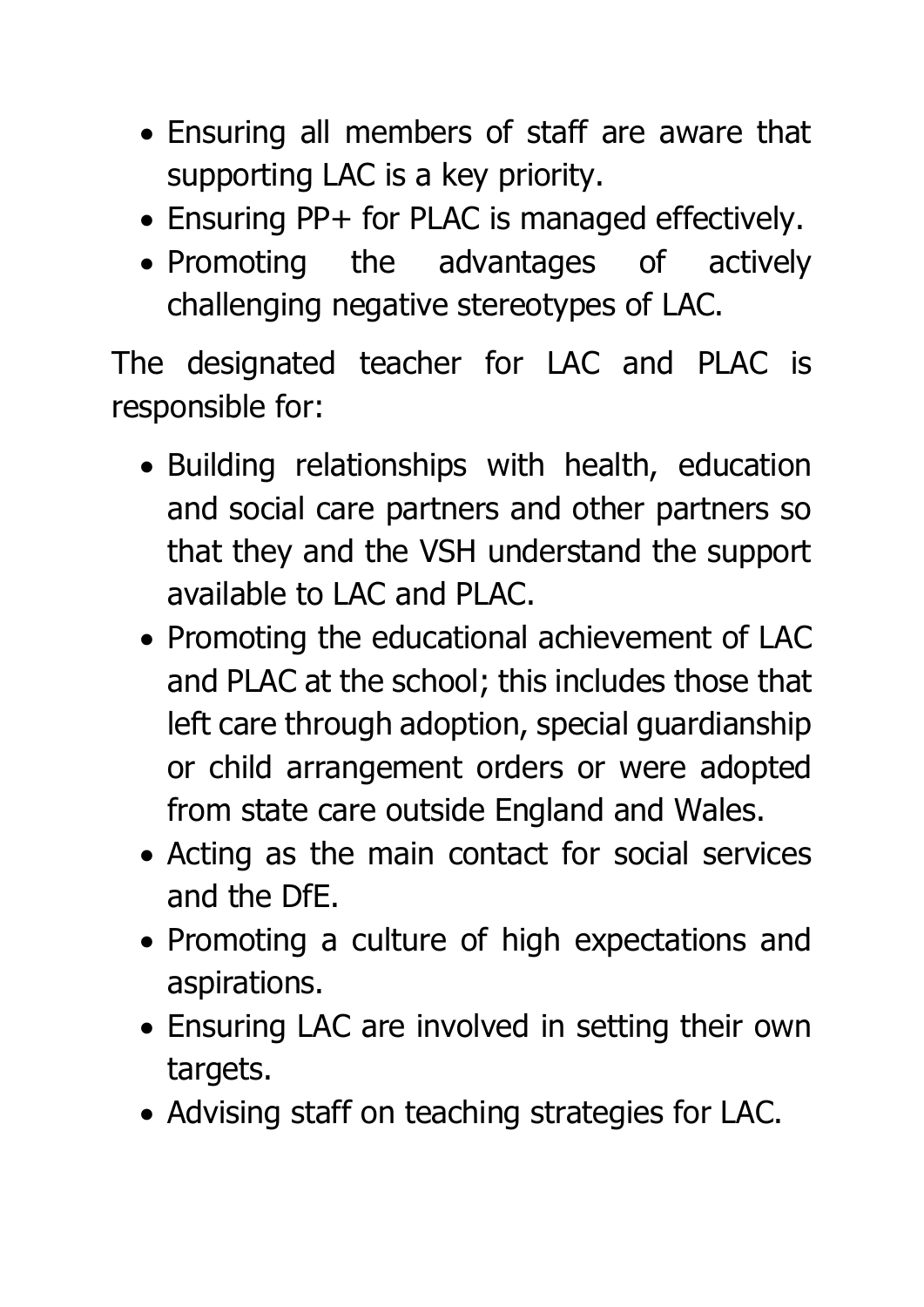- Ensuring that LAC are prioritised for one-to-one tuition and support.
- Leading on how the child's PEP is developed and used in school to ensure the child's progress towards targets is monitored.
- Liaising with the SENCO to ensure all pupil needs are met.
- Being vigilant in observing any potential safeguarding concerns that could arise surrounding LAC and PLAC due to their increased vulnerability to harm, and reporting these to the DSL as soon as they arise.
- Working with the child's VSH and social worker to develop and implement their PEP.
- Working with the VSH to discuss how funding can be used to support the child's progress and meet the needs identified in their PEP.
- Working with the Head of School to submit an **annual** report to the governing board, which details the progress of all LAC and PLAC.

The DSL is responsible for:

• Keeping up-to-date records of LAC's respective social worker and VSH.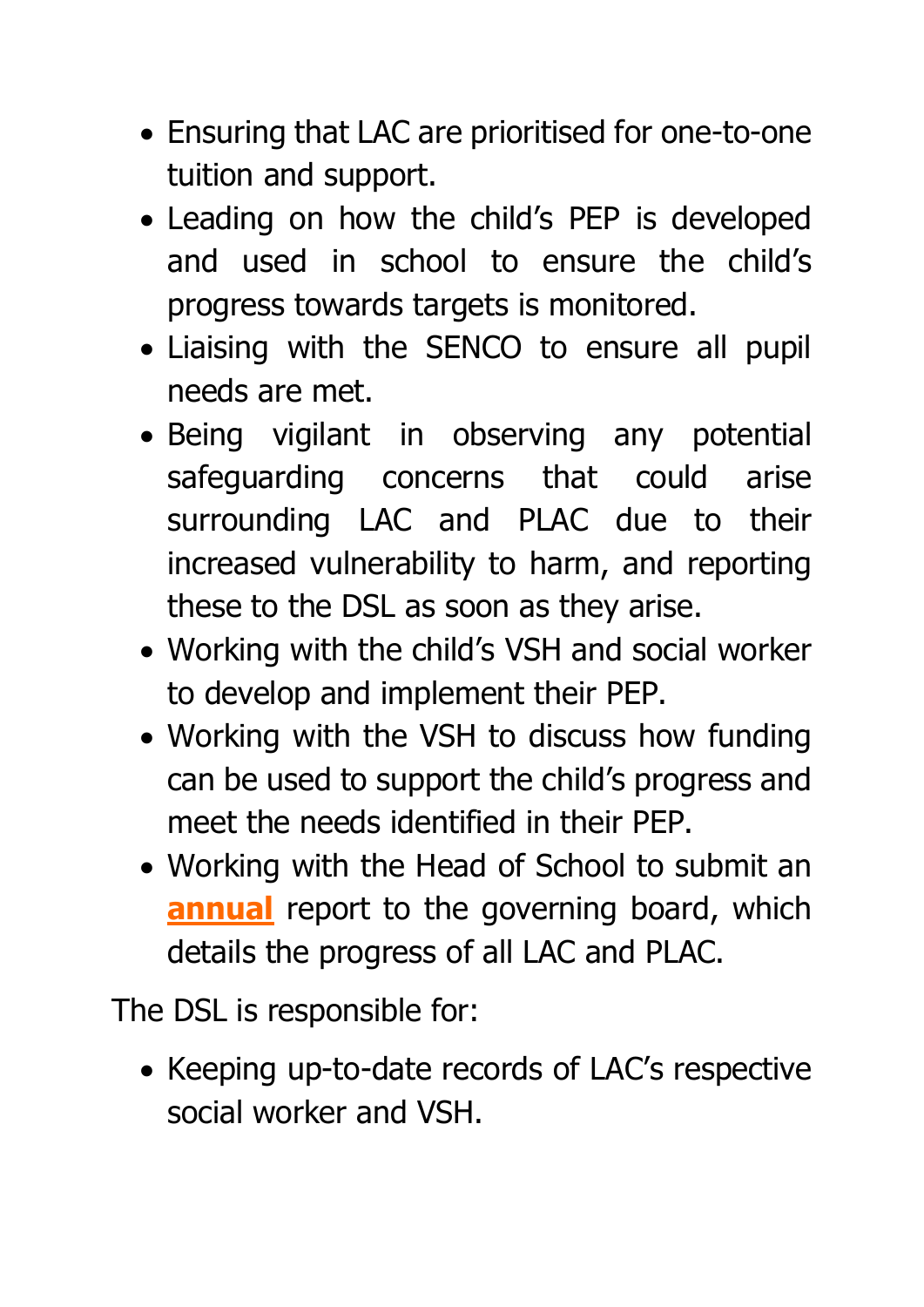- Promoting amongst staff the importance of recognising and reporting safeguarding concerns surrounding LAC and PLAC as soon as possible due to their increased vulnerability to harm.
- Where a child ceases to be looked after and becomes a care leaver, keeping up-to-date contact details of their LA personal advisor and liaising with the advisor as necessary regarding any issues of concern affecting the care leaver.

The SENCO is responsible for:

- Ensuring they are involved in reviewing PEP and care plans for LAC and PLAC.
- Liaising with the class teacher, designated teacher, specialists and parents when considering interventions to support the progress of PLAC.

Staff are responsible for:

- Being aware of LAC and PLAC and providing them with support and encouragement.
- Preserving confidentiality, where appropriate, and showing sensitivity and understanding.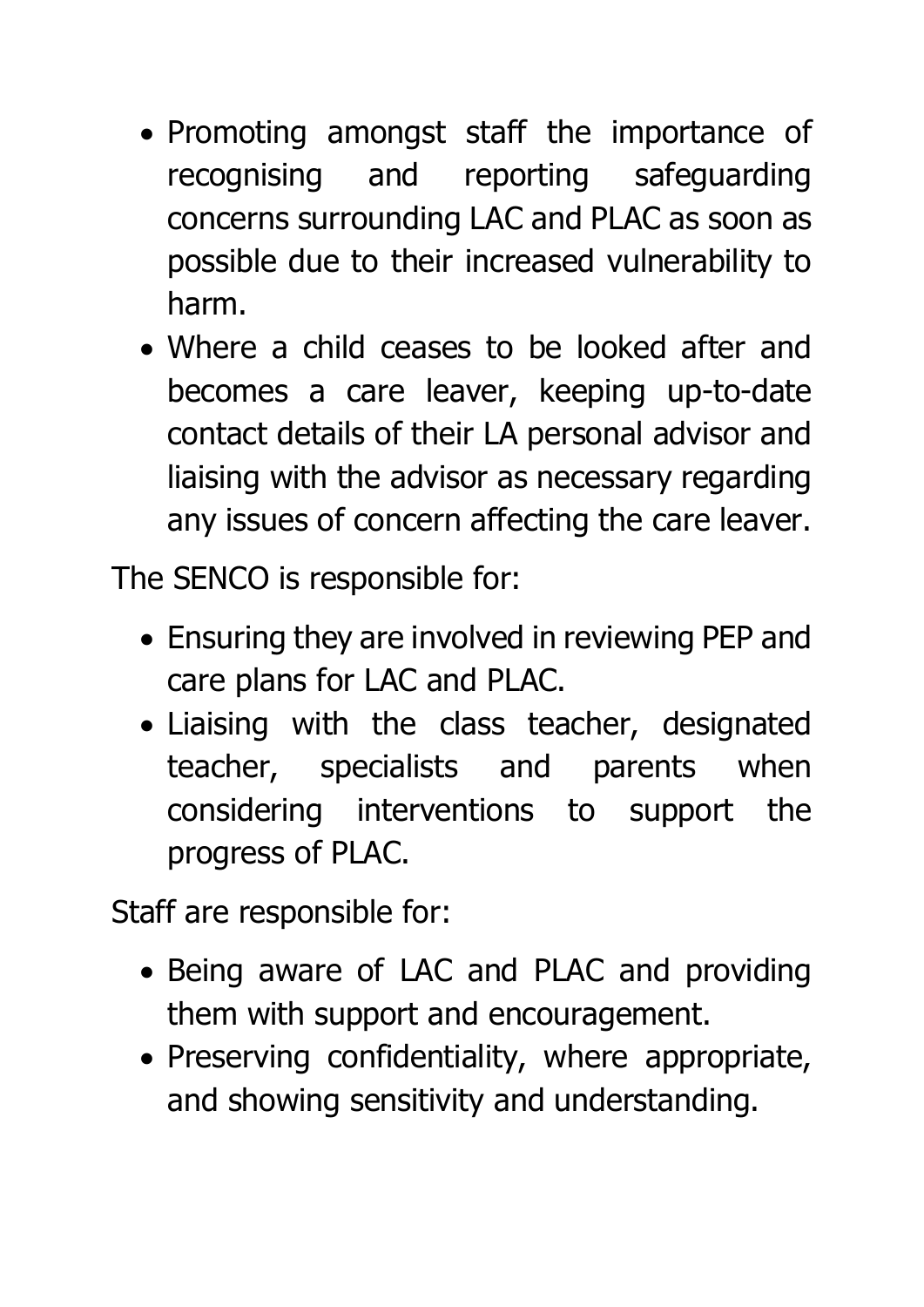- Being vigilant for any signs of bullying towards LAC and PLAC.
- Being vigilant for any signs of safeguarding concerns surrounding LAC and PLAC due to their increased vulnerability to harm, and reporting any concerns to the DSL as soon as possible.
- Promoting the self-esteem of LAC and PLAC.

#### <span id="page-14-0"></span>**4. Personal education plan (PEP)**

All LAC must have a care plan; PEPs are an integral part of this care plan.

The PEP is an evolving record of what needs to happen for a pupil to enable them to make the expected progress and fulfil their potential. The PEP will reflect the importance of a personalised approach to learning which meets the identified educational needs of the child.

The school with other professionals and the child's carers will use the PEP to support the child's educational needs, raise the child's aspirations and improve their life chances. All relevant bodies, such as the LA, the designated teacher and carers, will involve the child in the PEP process at all stages.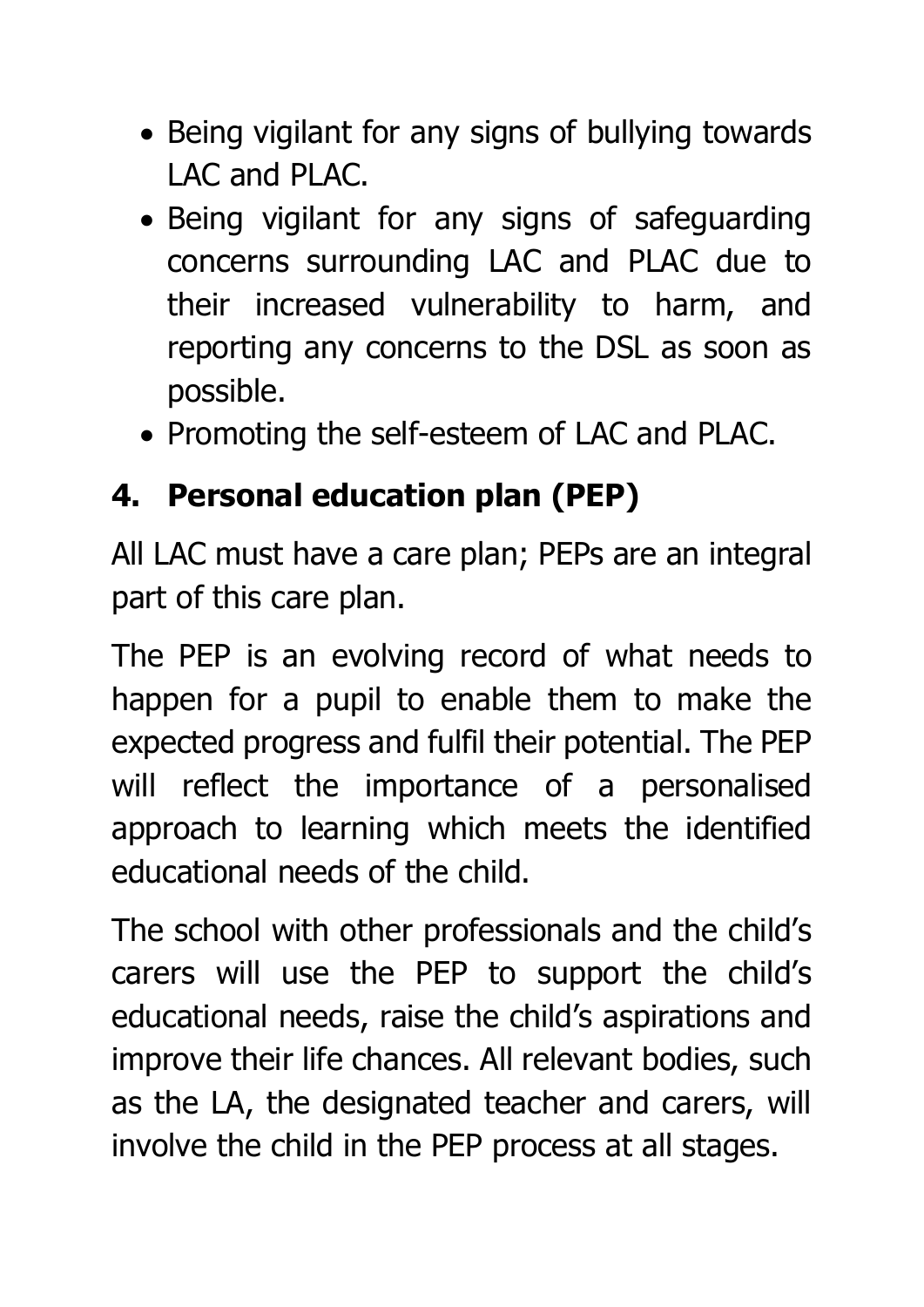The PEP will address the pupil's full range of education and development needs, including:

- On-going catch-up support, which will be made available for children who have fallen behind with work.
- Suitable education provided by the LA, where the child is not in school because of suspension or exclusion.
- Transitional support where needed, such as if a child is moving to a new school.
- School attendance and behaviour support, where appropriate.
- Support to help the child meet their aspirations, which includes:
	- Support to achieve expected levels of progress for the relevant national key stage and to complete an appropriate range of approved qualifications.
	- Careers advice, guidance and financial information about FE, training and employment, that focusses on the child's strengths, capabilities and the outcomes they want to achieve.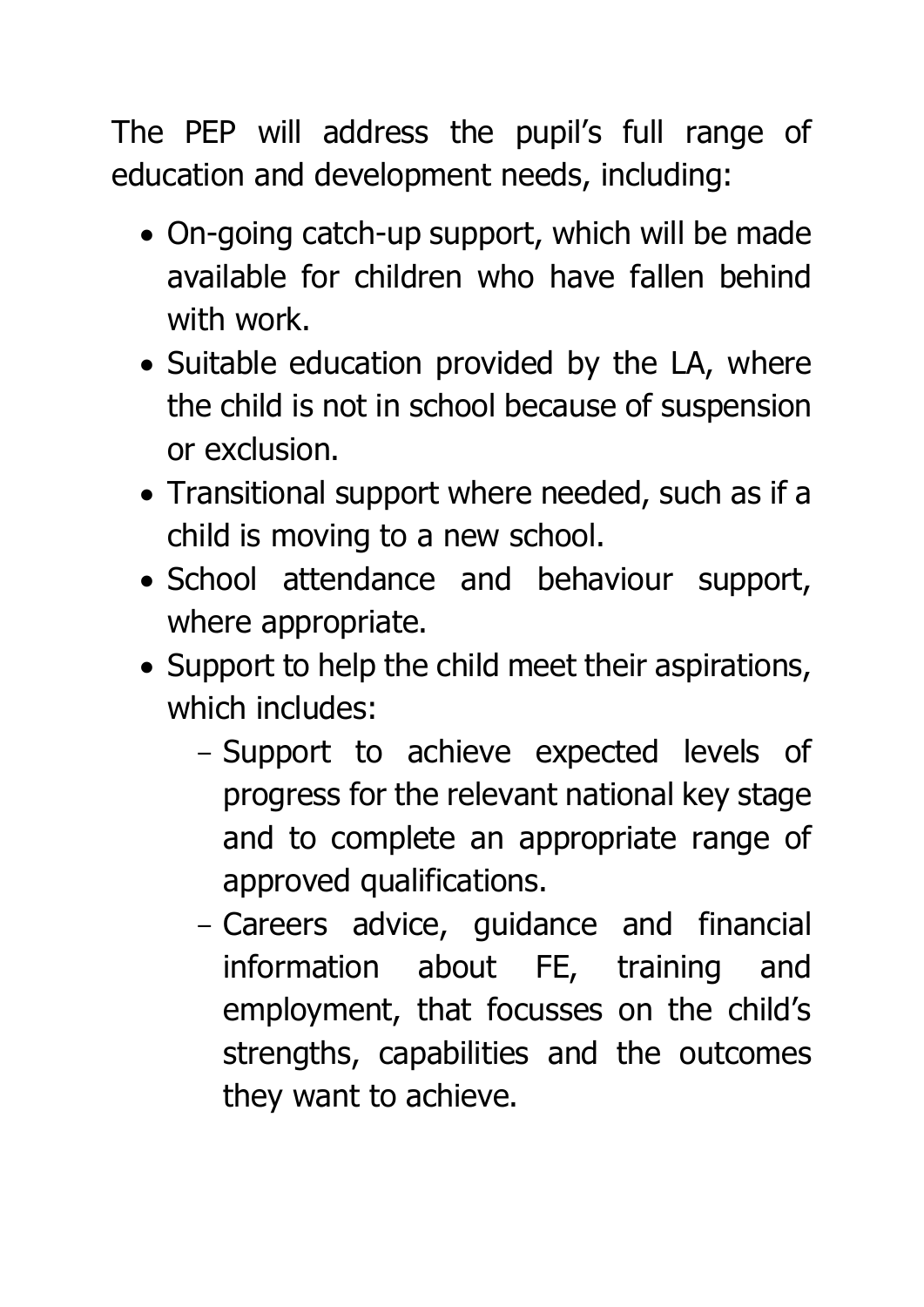- Out-of-school hours learning activities, study support and leisure interests.

The VSH and the designated teacher will ensure that information is included within a LAC or PLAC's PEP surrounding how they are benefitting from any use of PP+ funding to improve their attainment.

Any interventions supported by PP+ will be evidence-based and in the best interests of the pupil.

#### <span id="page-16-0"></span>**5. Working with agencies and the Virtual School Head (VSH)**

The school will ensure that copies of all relevant reports are forwarded to the LAC social workers, in addition to carers or residential social workers.

The school will coordinate their review meetings; for example, **hold their annual review of LAC with their statutory care review**.

The school will work with other agencies to exchange information, such as changes in circumstances, exclusions or attendance issues, taking prompt action, where necessary, to safeguard LAC and PLAC.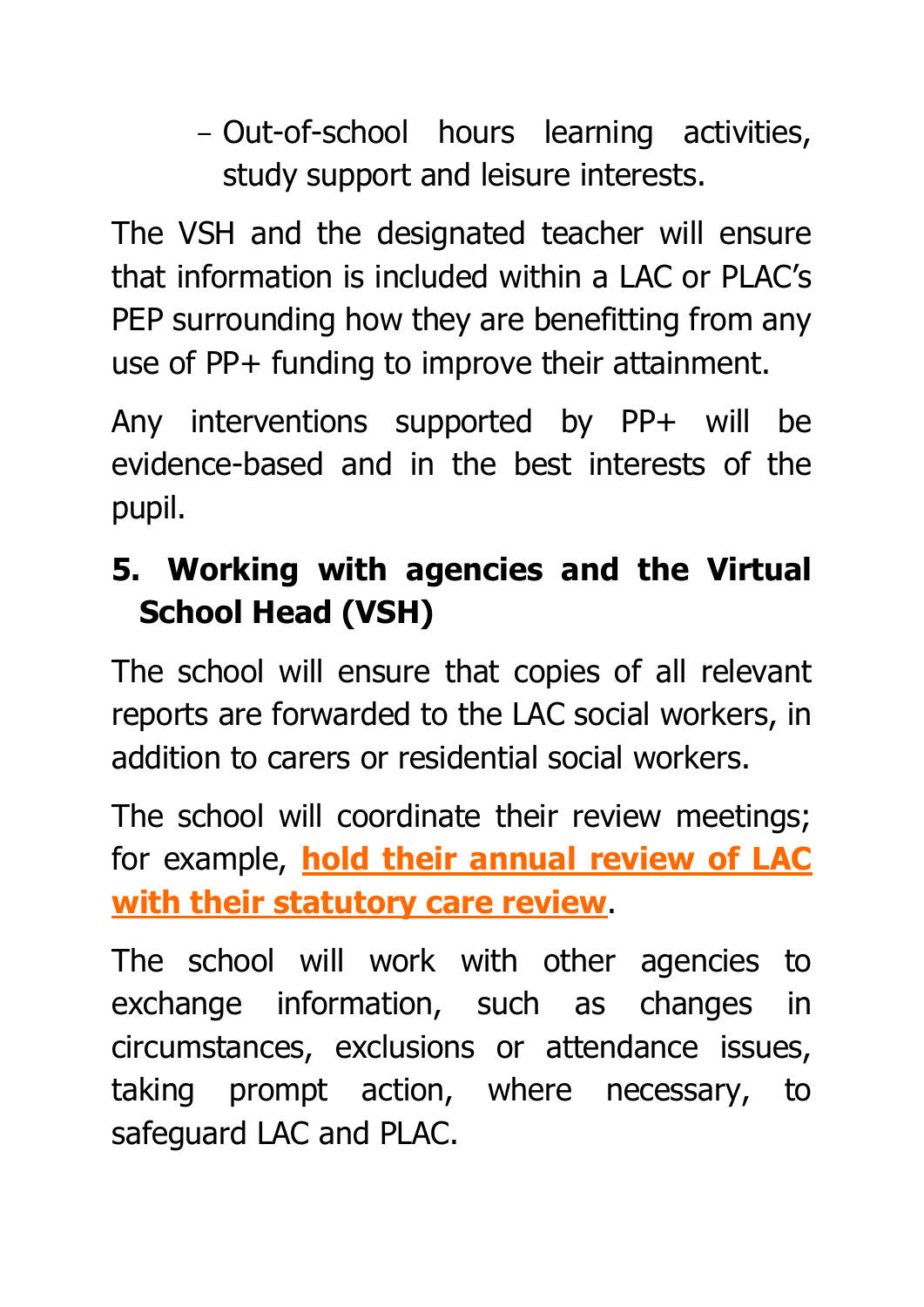Behaviour management strategies will be agreed between the VSH and the school, to ensure challenging behaviour is managed in the most effective way for that individual child.

The designated teacher for LAC and PLAC will communicate with the VSH and child's social worker to facilitate the completion of the PEP.

Through the designated teacher, the school will work with the VSH, social worker and other relevant agencies to monitor any arrangements in place so that actions and activities recorded in the child's PEP are implemented without delay. The designated teacher will communicate with the VSH and agree on how PP+ can be used effectively to accommodate the child's educational attainment and progress.

PP+ for PLAC will be allocated directly to, and managed by, the school. The school will work with the VSH to manage allocation of PP+ for the benefit of our cohort of LAC, or PLAC, and according to their needs. If deemed necessary, the school will allocate an amount of funding to an individual to support their needs.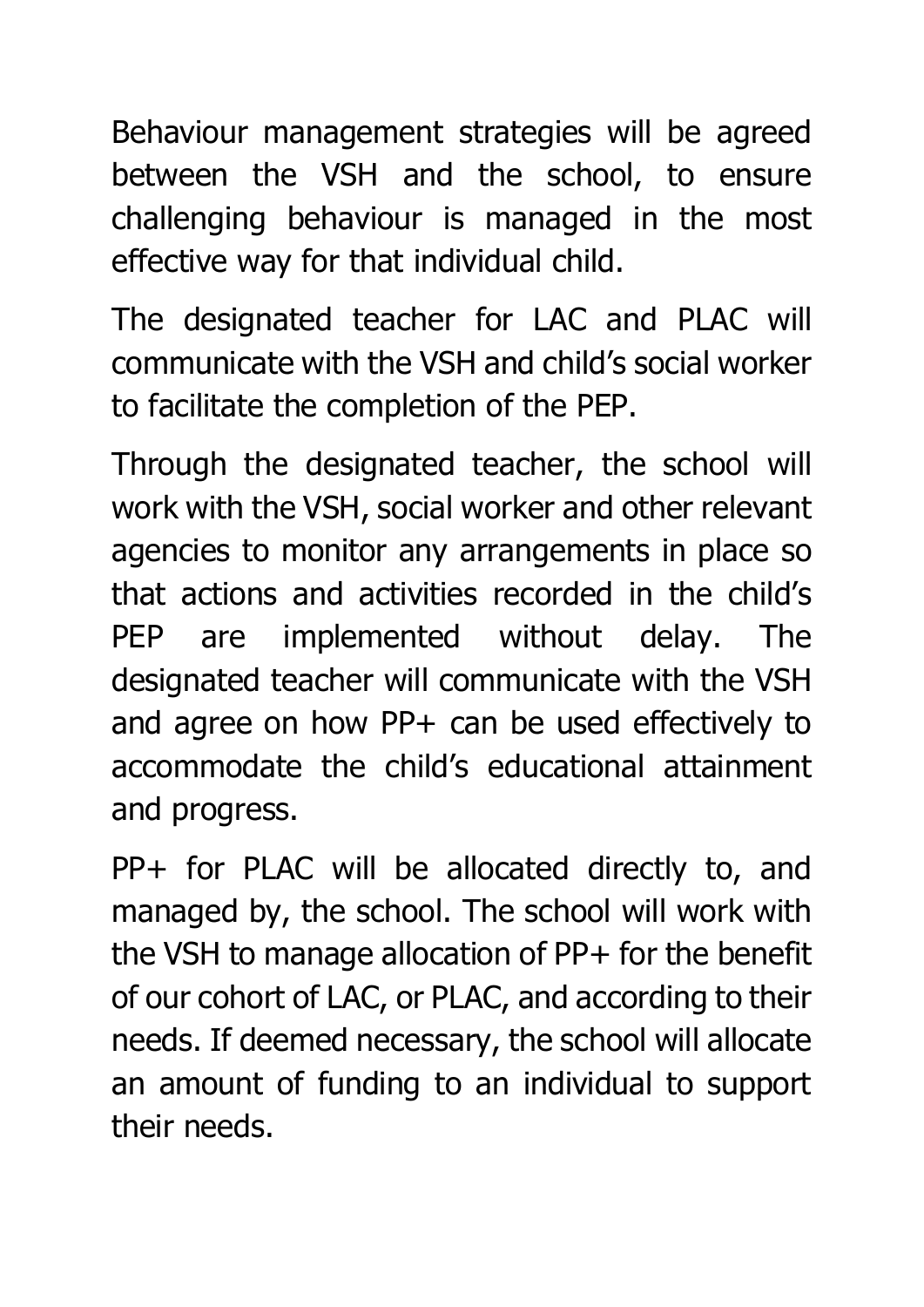The designated teacher will ensure consistent and strong communication with the VSH regarding LAC who are absent without authorisation.

The school will share their expertise on what works in supporting the education of LAC and PLAC.

## <span id="page-18-0"></span>**6. Training**

The designated teacher and other school staff involved in the education of LAC and PLAC will receive the appropriate training, including information about the following:

- School admissions arrangements
- SEND
- Attendance
- Exclusions
- Managing and challenging behaviour
- Promoting positive educational and recreational activities
- Supporting pupils to be aspirational for their future education, training and employment
- Safeguarding

All training will ensure staff are equipped with the skills, knowledge and understanding necessary to keep LAC and PLAC safe.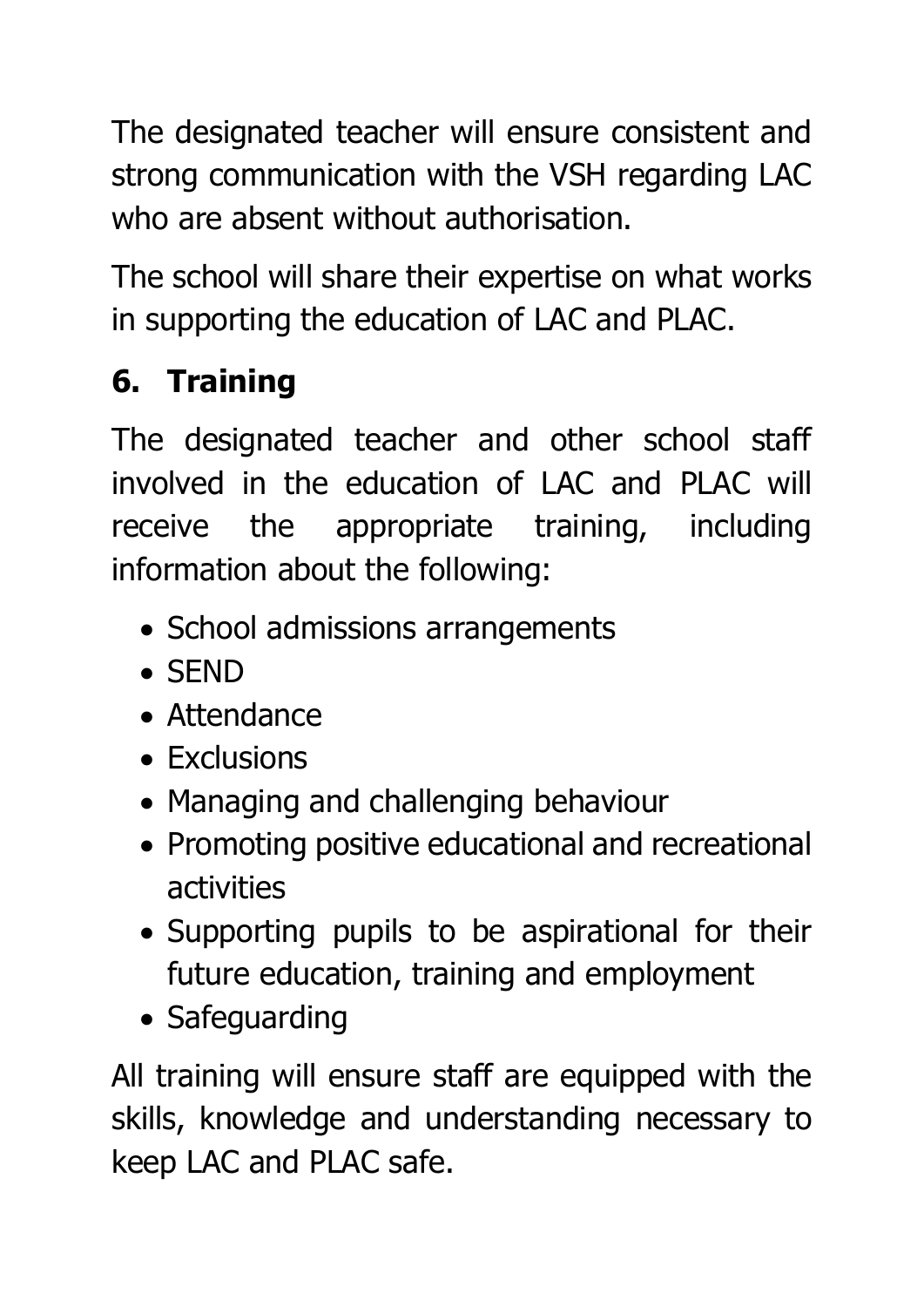#### <span id="page-19-0"></span>**7. Safeguarding**

The school recognises that many LAC and PLAC have experienced trauma, abuse or complex family circumstances that have led to them being placed in care, and will ensure that all staff are aware that experiences of adversity such as these can leave pupils vulnerable to further harm or exploitation.

All staff will be trained to recognise signs and indicators of safeguarding concerns and will ensure that extra vigilance is practiced in observing and identifying these indicators amongst LAC and PLAC as soon as possible.

Where a LAC or PLAC has a social worker, this will inform decisions about safeguarding, e.g. responding to unauthorised absence or missing education where there are known safeguarding risks.

The Head of School will implement appropriate pastoral support services in place throughout the school to ensure that the welfare of LAC and PLAC can be adequately protected to the extent that reflects their increased vulnerability.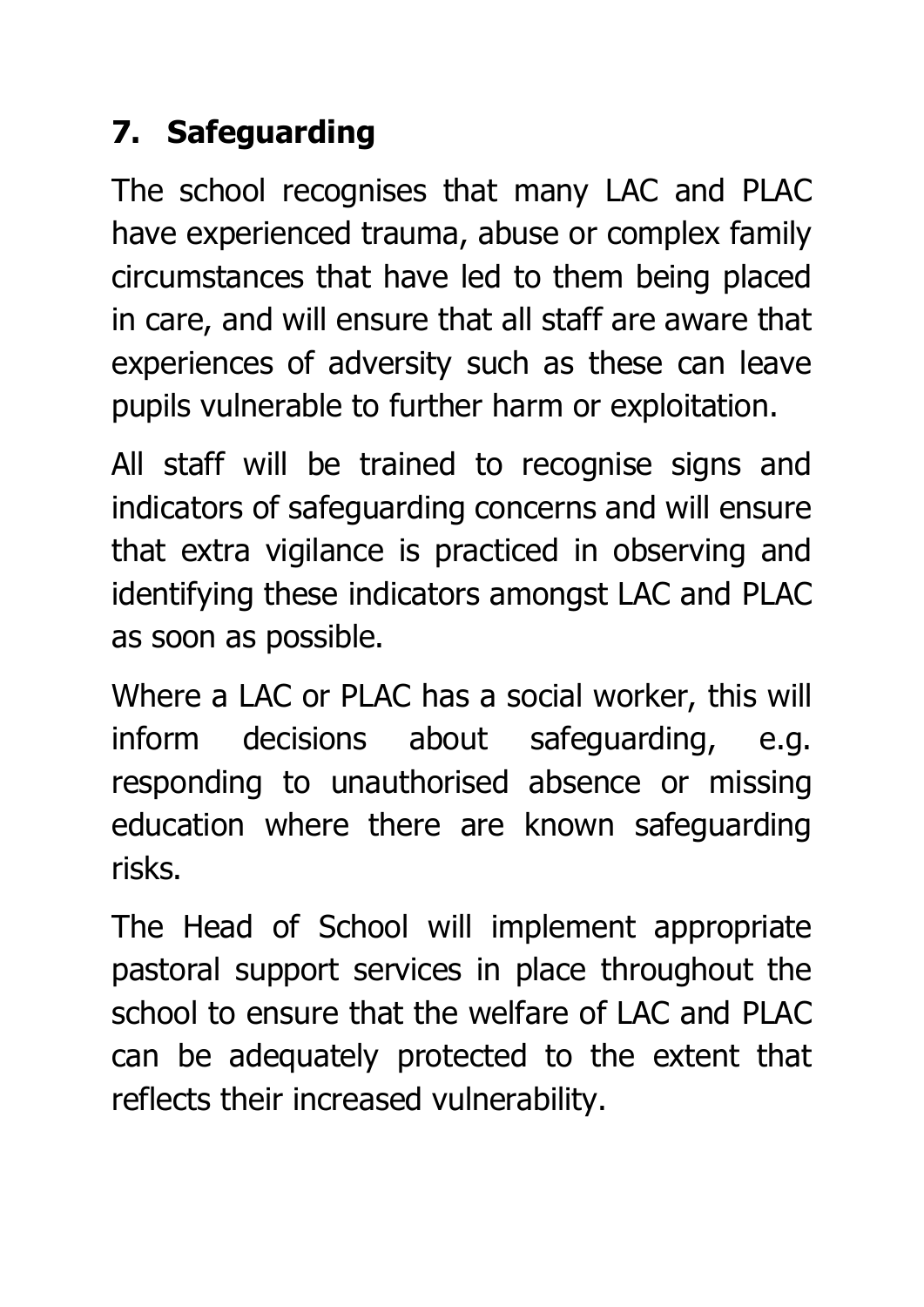Staff will be encouraged to report to the DSL any concerns they have over LAC or PLAC in line with the processes outlined in the Child Protection and Safeguarding Policy.

Staff will be regularly encouraged to look for signs of bullying and report to the designated teacher if they believe a LAC or PLAC is being bullied, as this can have a particularly negative impact on pupils who have early experiences of rejection or abandonment.

#### <span id="page-20-0"></span>**8. Pupil mental health**

LAC and PLAC are more likely to experience the challenge of social, emotional and mental health (SEMH) issues which can impact their behaviour and education. The designated teacher will have awareness, training and skills regarding a child's needs and how to support them in relation to behaviour management and mental health.

The designated teacher will work with the VSH to ensure the school is able to identify signs of potential mental health issues, understand the impact issues can have on LAC and PLAC, and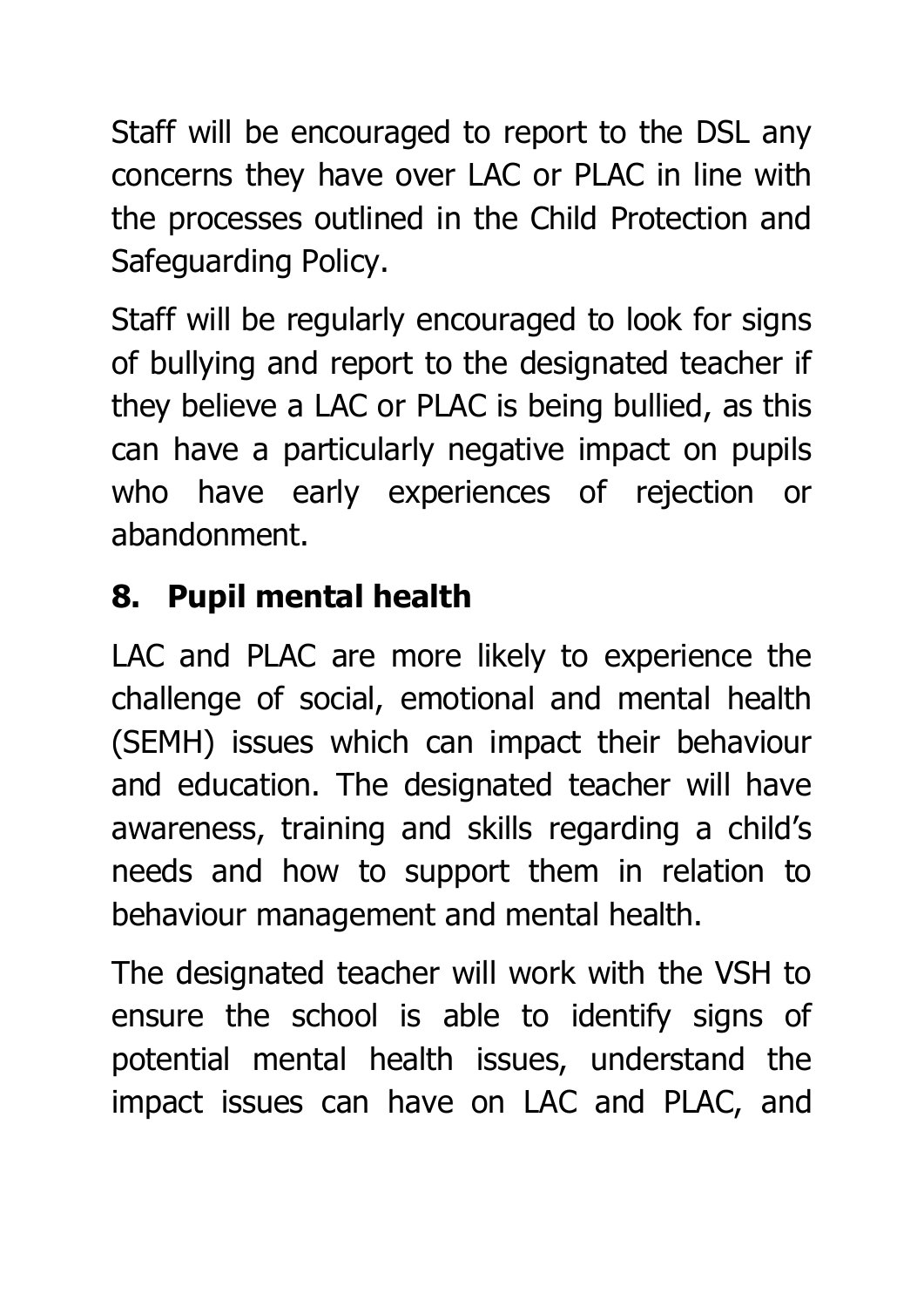knows how to access further assessment and support, where necessary.

The school understands that the increased frequency of mental health problems amongst LAC and PLAC may present a barrier to adequately identifying when mental health problems are indicative of a safeguarding concern. For this reason, the designated teacher will ensure that they, and all staff who maintain regular contact with LAC or PLAC are vigilant surrounding any changes in the mental health, behaviour, social inclination or mood of these pupils.

A strengths and difficulties questionnaire will be used on a **termly** basis to help social workers and other relevant professionals to form a view about LAC and previously-LAC's current emotional wellbeing. Teachers will complete their element of the questionnaire to assist social workers in their assessment.

The school's senior mental health lead will work alongside the designated teacher to promote the wellbeing and mental health of LAC and previously-LAC, and will always either be a member of, or be supported by the senior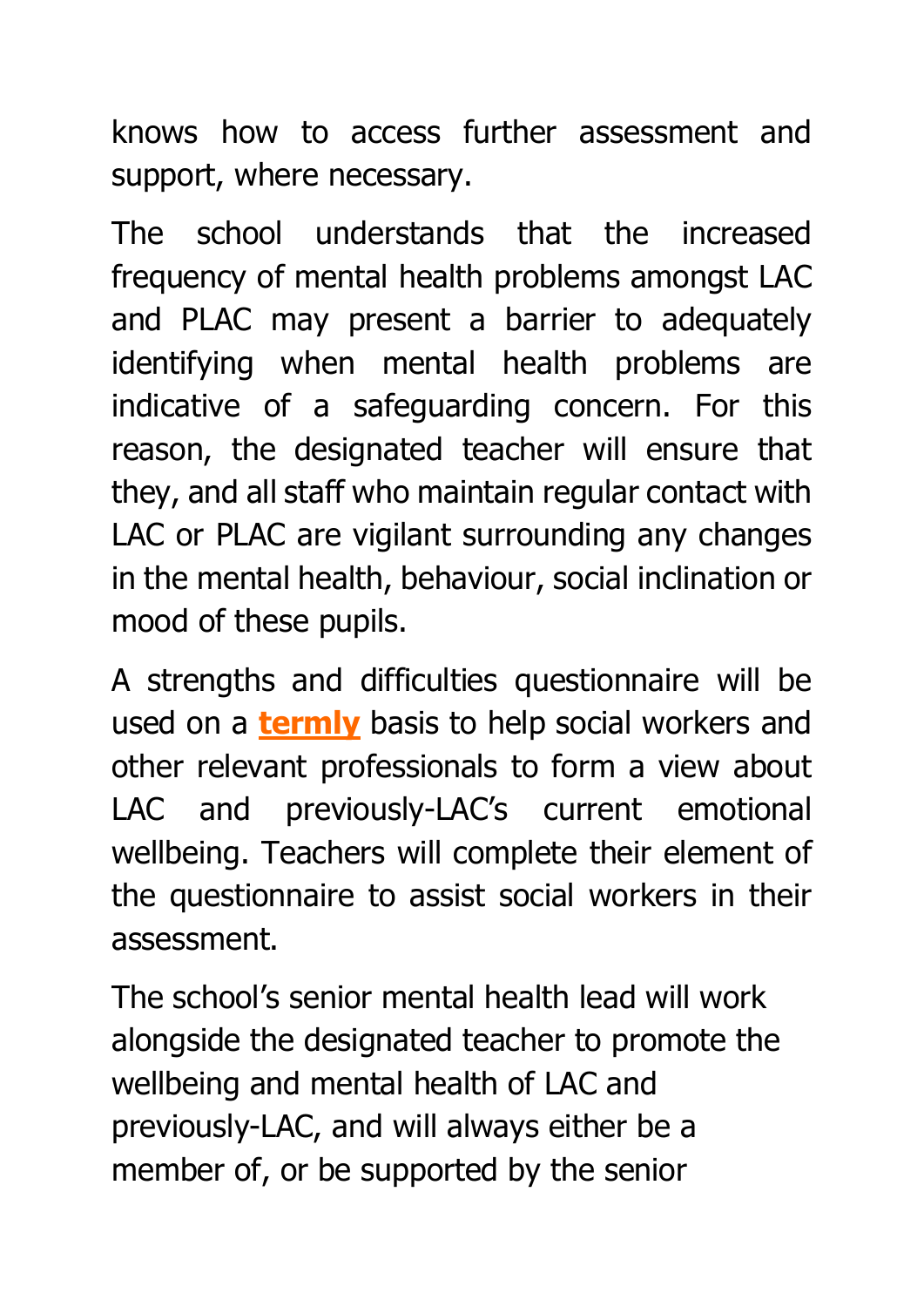leadership team and could be the pastoral lead, SENCO, or DSL.

The school's SEMH Policy will be adhered to when dealing with all potential or explicit mental health issues that LAC or PLAC may face.

#### <span id="page-22-0"></span>**9. Exclusions**

Past experiences of LAC and PLAC will be considered when designing and implementing the school's Behaviour Policy.

The school will have regard to the DfE's statutory guidance 'Exclusions from maintained schools, academies and pupil referral units in England' and, as far as possible, avoid excluding any LAC.

Where the school has concerns about a child's behaviour, the VSH will be informed at the earliest opportunity. As far as possible, the school will engage proactively with the social worker or carer of a LAC to provide appropriate support for underlying issues that may be causing poor behaviour and improving this behaviour.

Exclusion will only be used as a last resort, after the school and VSH have considered what additional support can be provided to prevent exclusion, and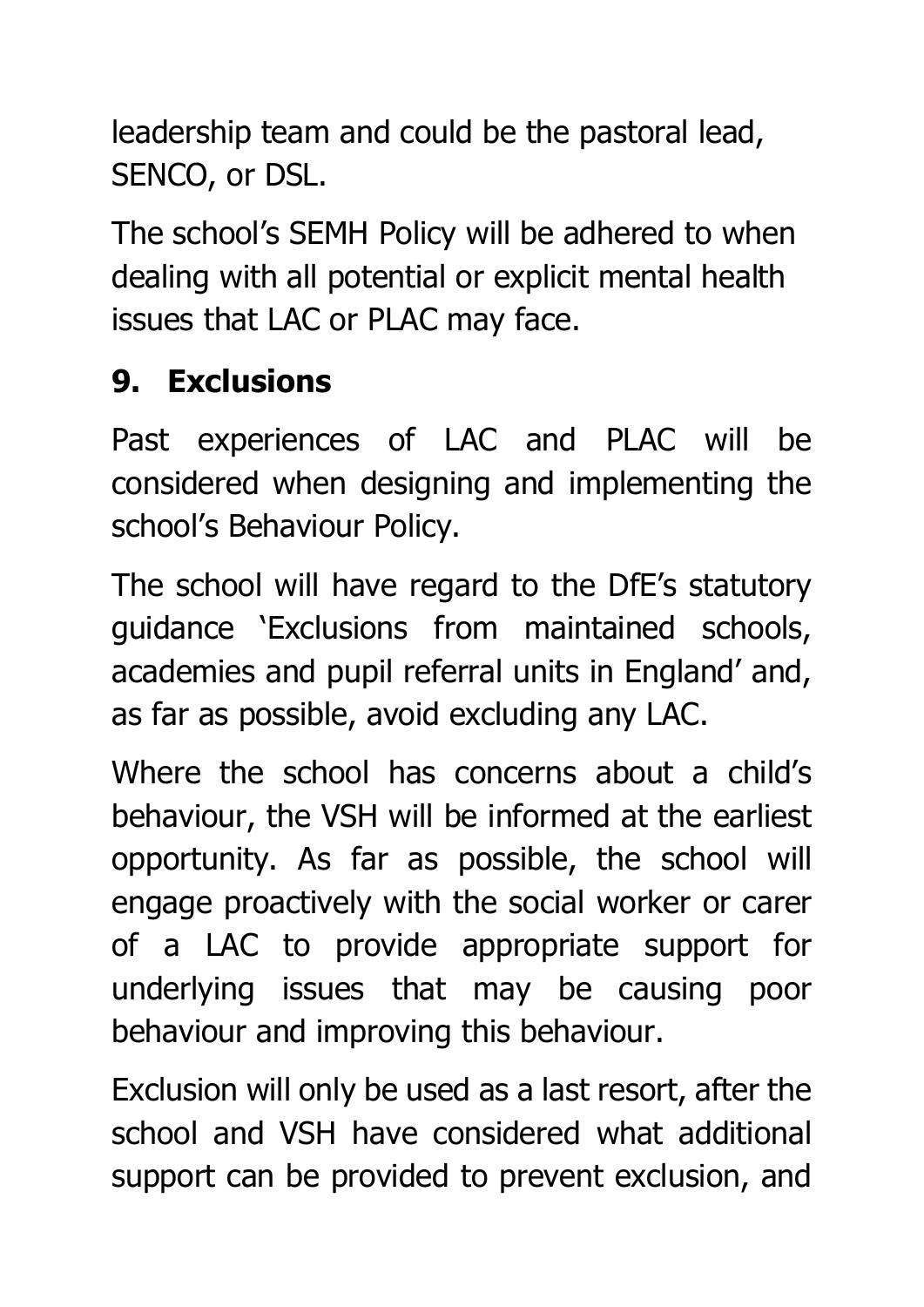any additional arrangements to support the pupil's education in the event of exclusion.

The school will inform parents that they can seek the advice of the VSH on strategies to support their child to avoid exclusion.

Permanent exclusion will only occur where there has been serious and/or persistent breaches of the school's Behaviour Policy or where allowing the pupil to remain in school would seriously harm the education or welfare of others.

#### <span id="page-23-0"></span>**10. Pupils with SEND**

Support for LAC with SEND, who do not need an EHC plan, will be covered as part of the child's PEP and care plan reviews.

The SENCO, class teacher, designated teacher and specialists will involve parents when considering interventions to support their child's progress. If appropriate, the VSH will be invited to comment on proposed SEND provision for PLAC.

The designated teacher and the SENCO will ensure that LAC and PLAC with SEND are supported in line with the Special Educational Needs and Disabilities (SEND) Policy, with extra consideration given to the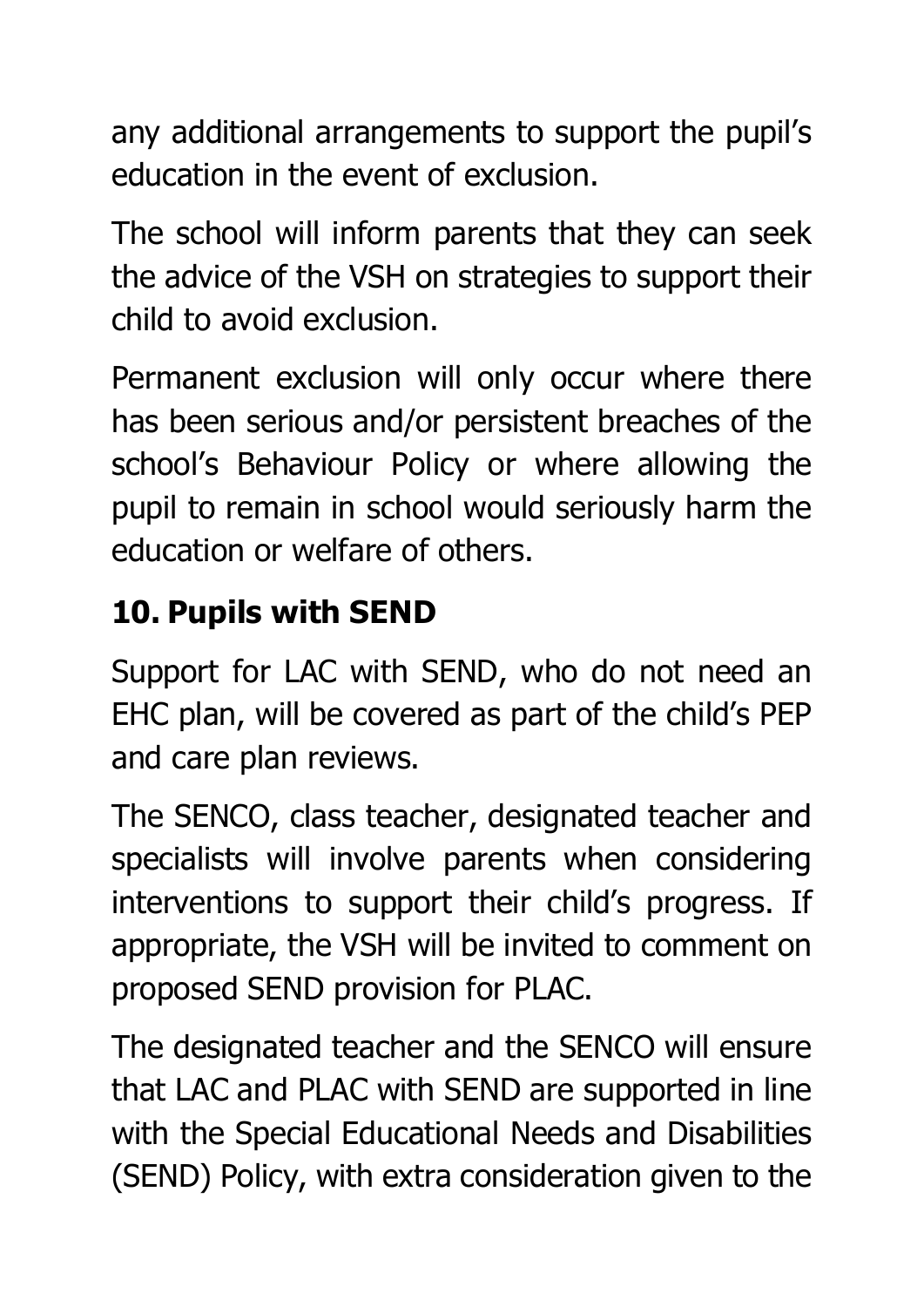fact that some of the usual procedures for supporting pupils with SEND may lack applicability for LAC, e.g. where LAC are in residential care and, thus, will have their EHC plans taken care of by the LA rather than the general stipulation of the place where they are ordinarily resident.

## <span id="page-24-0"></span>**11. Information sharing**

Appropriate and specific arrangements for sharing reliable data are in place to ensure that the education needs of LAC and PLAC are understood and met. The arrangements set out include:

- Who has access to information on LAC and PLAC and how data will remain secure.
- How pupils and parents are informed of, and allowed to challenge, information that is kept about them.
- How carers contribute to and receive information.
- Mechanisms for sharing information between the school and relevant LA departments.
- How relevant information about individual pupils is passed between authorities, departments and the school when pupils move.